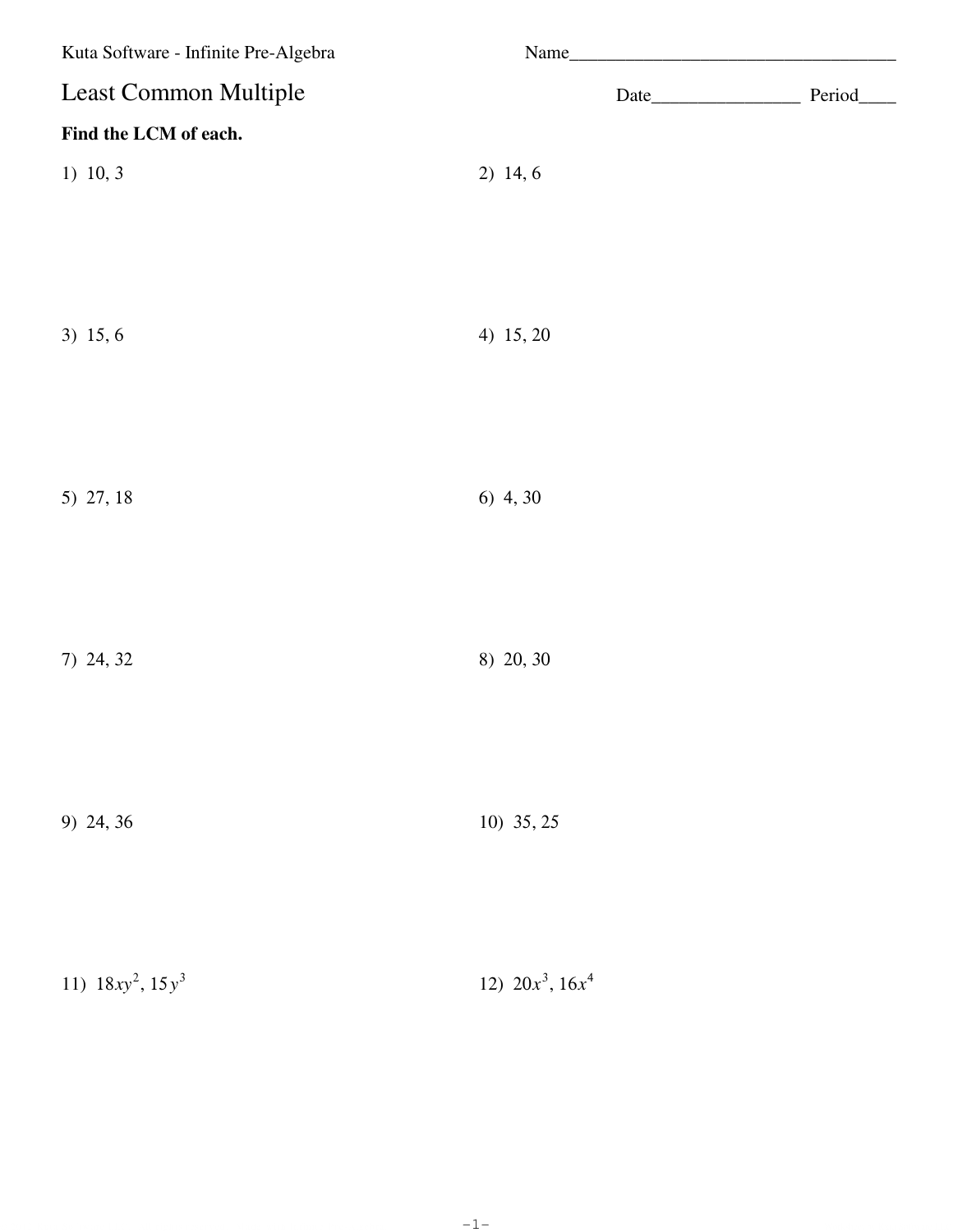| 15) 20y, $14y^2$ | 16) $25x^2$ , $25y$ |
|------------------|---------------------|
|------------------|---------------------|

| 17) $32u^2$ , $14v^2$ | 18) $18m^2$ , $24nm$ |
|-----------------------|----------------------|
|                       |                      |

| 20) $30ab^3$ , $20ab^3$<br>19) $16x^2y$ , 32x |
|-----------------------------------------------|
|-----------------------------------------------|

| 21) 30, 25, 10 | 22) 28, 14, 21 |
|----------------|----------------|
|----------------|----------------|

23) 10, 4, 18 24) 10ba, 20ba, 28ba

26)  $28b^2$ ,  $20ab^3$ ,  $16b^4$ 25)  $8y^2$ , 16xy, 16y

 $-2-$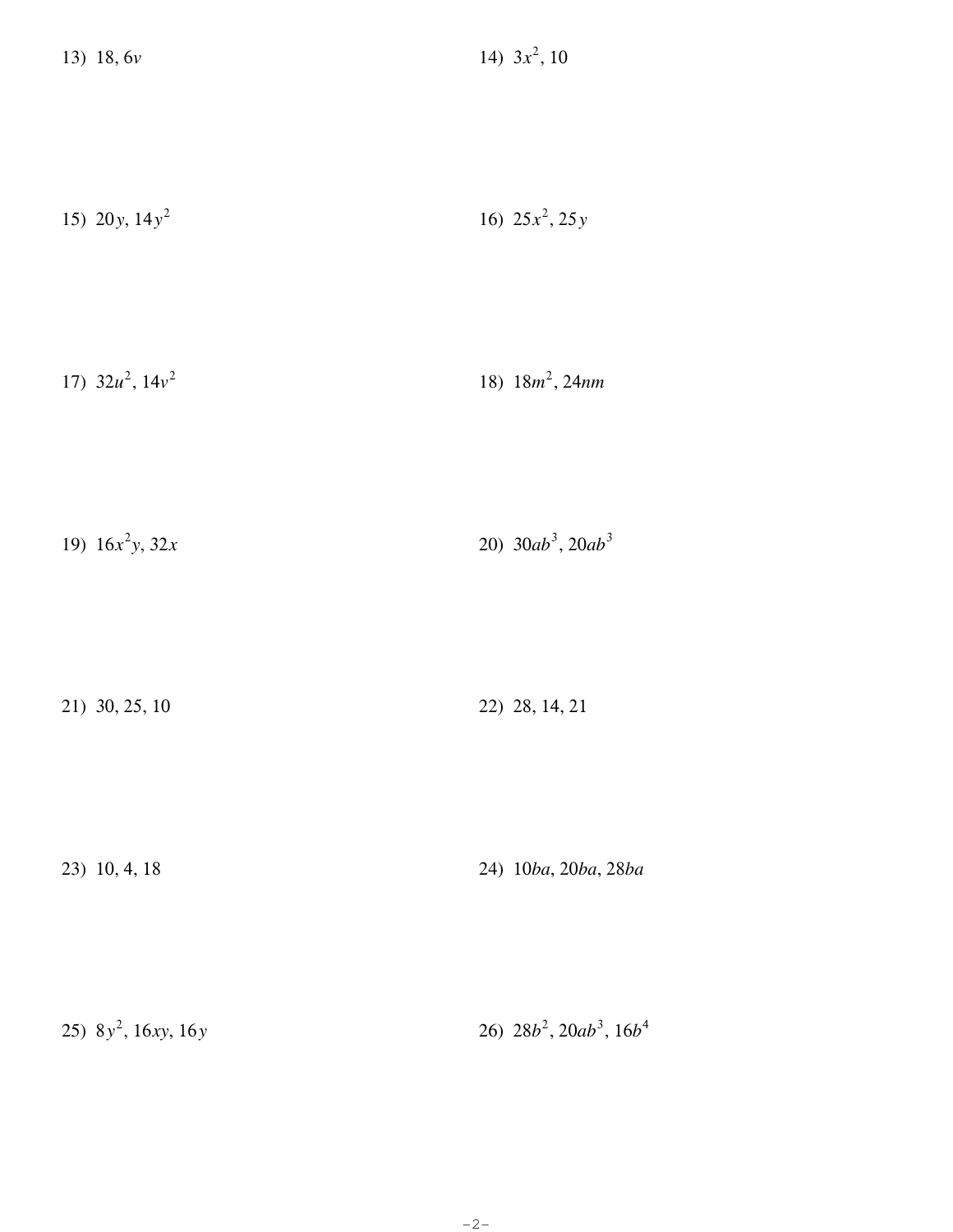| Kuta Software - Infinite Pre-Algebra | Name                  |  |
|--------------------------------------|-----------------------|--|
| <b>Least Common Multiple</b>         |                       |  |
| Find the LCM of each.                |                       |  |
| 1) 10, 3                             | 2) 14, 6              |  |
| 30                                   | 42                    |  |
|                                      |                       |  |
| 3) 15, 6                             | 4) 15, 20             |  |
| 30                                   | 60                    |  |
|                                      |                       |  |
| 5) 27, 18                            | 6) 4, 30              |  |
| 54                                   | 60                    |  |
|                                      |                       |  |
| 7) 24, 32                            | 8) 20, 30             |  |
| 96                                   | 60                    |  |
|                                      |                       |  |
| 9) 24, 36                            | 10) 35, 25            |  |
| 72                                   | 175                   |  |
|                                      |                       |  |
| 11) $18xy^2$ , $15y^3$               | 12) $20x^3$ , $16x^4$ |  |
| $90xy^3$                             | $80x^4$               |  |